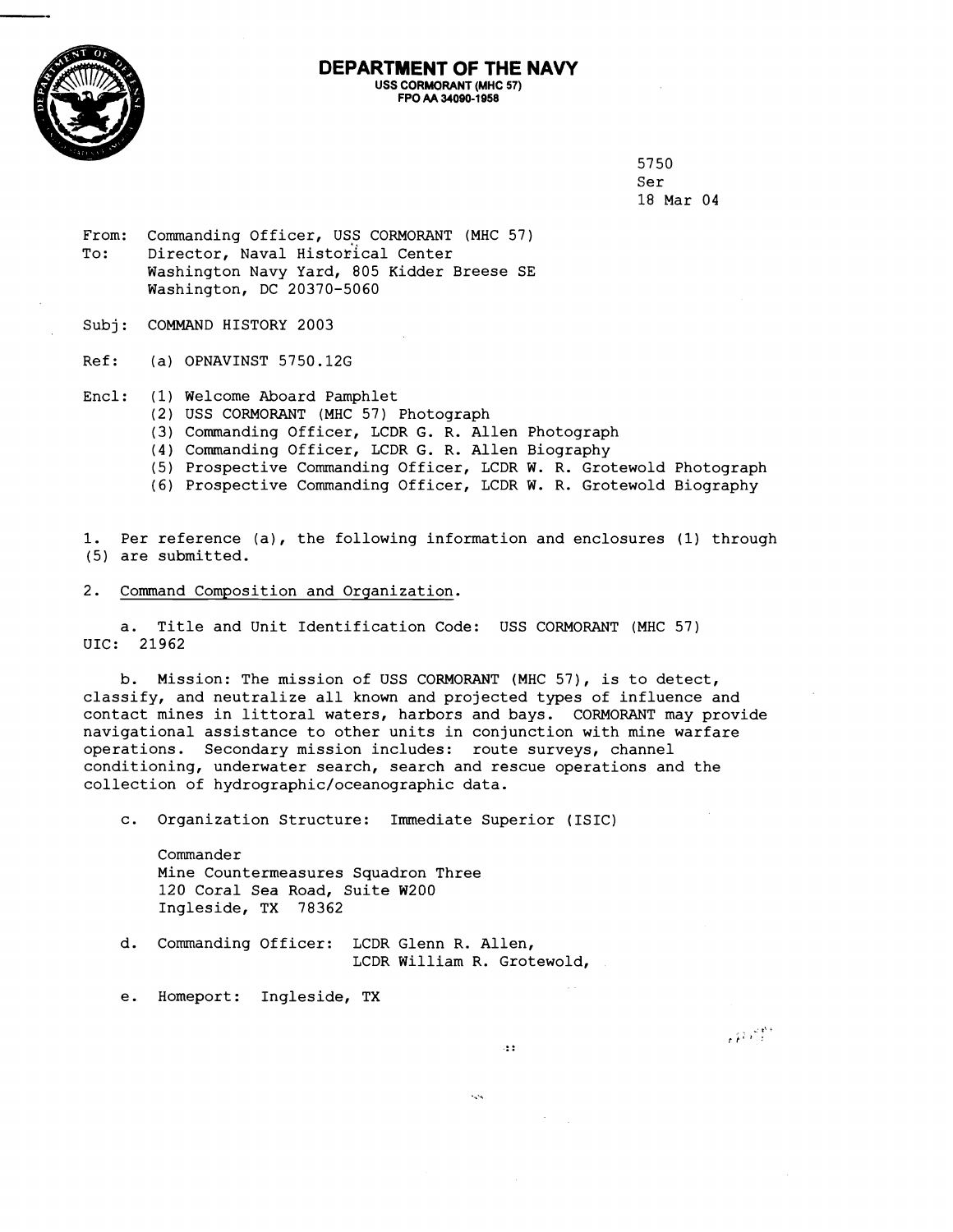## **Subj: COMMAND HISTORY CALENDAR YEAR 2003**

**3. Command History.** 

**CY-03 CHRONOLOGY 01-06 Jan: Holiday Standdown, Inport (INPT) Naval Station Ingleside, TX (NAVSTA INGLESIDE, TX) 06-08 Jan: Underway (U/W), INSURV Preps Corpus Christi Operational Area (CCOA) 08-14 Jan: INPT, NAVSTA INGLESIDE, TX**  13-14 Jan:<br>14-16 Jan: **14-16 Jan: U/W, INSURV, CCOA 16-21 Jan: INPT, NAVSTA INGLESIDE, TX 21-23 Jan: U/W, Minewarfare/Hnginneering (MIW/ENG) Tailored Ship Training Assists (TSTA) 23-28 Jan: INPT, NAVSTA INGLESIDE, TX 28-30 Jan: U/W, MIW TSTA/ENG TSTA 30Jan-05Feb: INPT, NAVSTA INGLESIDE, TX 05-06 Feb: U/W Underway Demonstration (ENG Certification), CCOA 07-13 Feb: INPT, NAVSTA INGLESIDE, TX 07 Feb: Underway Demonstration 11-13 Feb: Force Protection Phase Bravo 18-21 Feb: U/W, MIW TSTA/ENG TSTA 21-27 Feb: INPT, NAVSTA INGLESIDE, TX 24-25 Feb: Force Protection Phase Charlie Cert Inport Drills 26 Feb: Force Protection Phase Charlie Cert 27-28 Feb: U/W, Final Evaluation Period (FEP) Preps, CCOA 28Feb-04Mar: INPT, NAVSTA INGLESIDE, TX**  FEP Force Protection Drills **04 Mar: U/W, FEP, CCOA O4Mar-16Apr: INPT, NAVSTA INGLESIDE, TX 17-28 Mar: C5RA-SEMAT I1**  Medical Readiness Assessment (MRA) 03 Apr: STG1 Retirement Ceremony **07 Apr: Electro-Magnetic Range (EMR), Ingleside, TX 14-16 Apr: Ronex 03-2 Force Protection Exercise 16-24 Apr: U/W RONEX 03-2 24Apr-27May: INPT, NAVSTA INGLESIDE, TX 07 May: Hull Cleaning 07 May: CSOSS Validation 08-09 May: 3M Limited Team Trainer (LTT) 13 May: Search** & **Rescue (SAR) LTT 15 May: SRTT/CNSL Supply Visit/MEDALEX 19-27 May: U/W, GOMEX 03-2 22 May: Taiwan Naval Officer Visit 27May-02Jun: INPT, NAVSTA INGLESIDE, TX 02-04 June: U/W, Mine Recovery with MDSU, CCOA 04Jun-11Jun: INPT, NAVSTA INGLESIDE, TX 11 June** : **U/W, for Change of Command, CCOA 11Jun-07Aug: INPT, NAVSTA INGLESIDE, TX 13 June: Change of Command (LCDR Grotewold relieved LCDR Allen) 11-13 July: Hurricane Moor, Hurricane Claudette, NAVSTA INGLESIDE, TX 15Jul-15Aug: Pre-Overseas Movement Leave** & **Stand down (POM) 07-08 Aug: U/W, Pre-Deployment Shakedown, CCOA**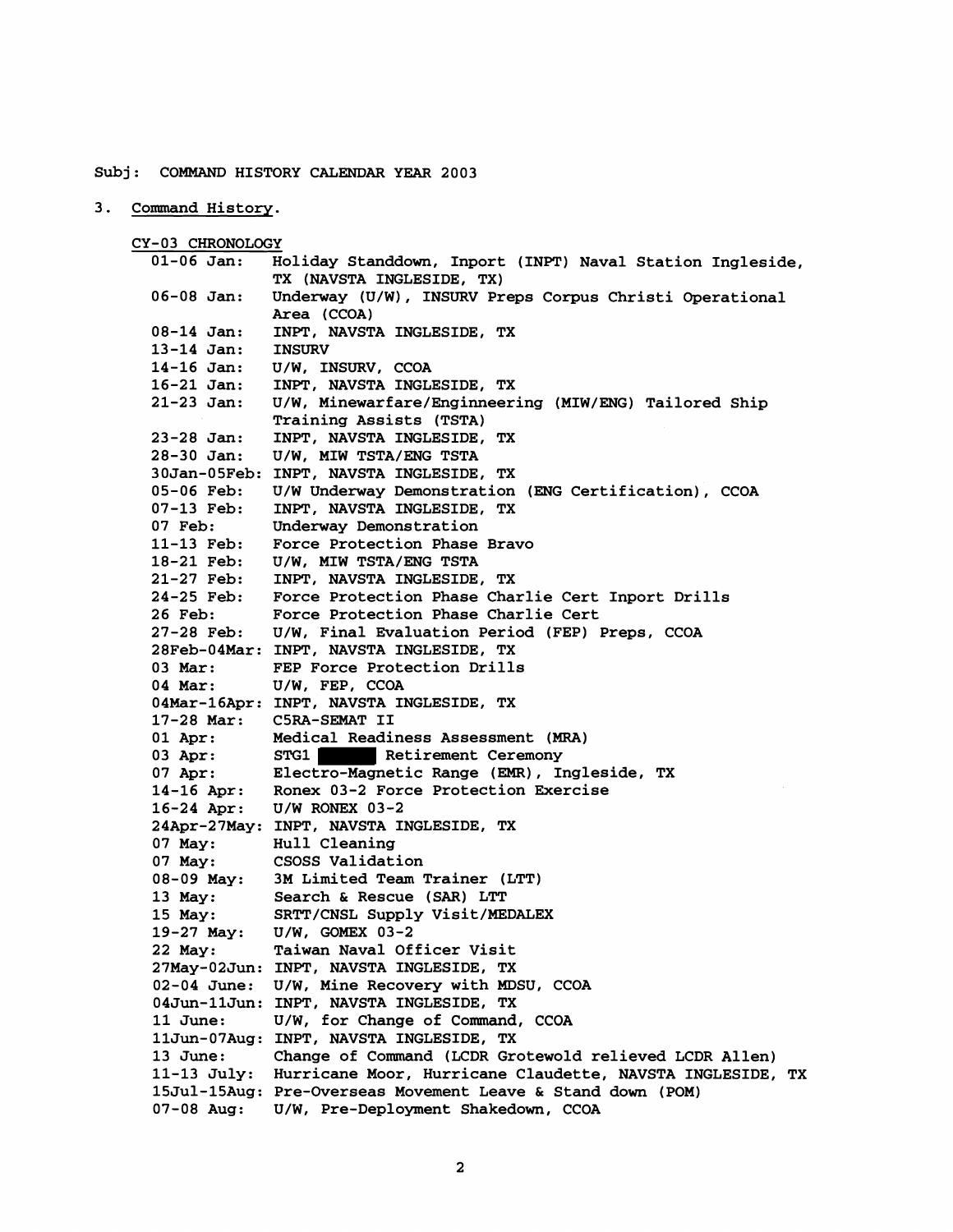**08-18 Aug: INPT, NAVSTA INGLBSIDE, TX 18Aug-31Dec: Mine Warfare Readiness Group Four (MIWRG 4) Deployment 18-23 Aug: U/W, Transit to Cozumel, Mexico 23-26 Aug: INPT, Cozumel, Mexico 26-31 Aug: U/W, Transit to Colon, Panama 01-02 Sep: U/W, Panama Canal Transit from Colon to Rodman, Panama 02-08 Sep: INPT, Rodman, Panama 08-23 Sep: U/W, Transit to San Diego, CA 23-29 Sep: INPT, Naval Station San Diego, CA (NAVSTA SDGO, CA) 29Sep-020ct: U/W, Q-Route Survey, approaches to San Diego Harbor 02-09 Oct: INPT, NAVSTA SDGO, CA 09-10 Oct: U/W, Q-Route Survey, approaches to San Diego Harbor 10-15 Oct: INPT, NAVSTA SDGO, CA 15-16 Oct: U/W, Q-Route Survey, approaches to San Diego Harbor 16-20 Oct: INPT, NAVSTA SDGO, CA 20-21 Oct: U/W, Transit to Long Beach, CA 21-23 Oct: U/W, Q-Route Survey, approaches to Long Beach Harbor 23-24 Oct: U/W, Transit to San Diego, CA 24-31 Oct: INPT, NAVSTA SDGO, CA 27-29 Oct: 3M Assist 01-11 Nov: U/W, USS JOHN C STENNIS Battle Group COMPTUEX 04-1, San Clemente Island (SCI) Operating Area**  03 Nov: U/W, Kingfisher Moored Mine Detection Range, SCI **04-05 Nov: U/W, Mission Package 2 (MP2) Shots, SCI 06 Nov: U/W, Replenishment-at-Sea for Fuel with USNS RAPPAHANNOCK 08-11 Nov: U/W, Mine Threat Area (MTA) Clearance Exercise, SCI 11-15 Nov: INPT, NAVSTA SDGO, CA for Fuel and Provisions 15-17 Nov: U/W, USS JOHN C STENNIS Battle Group COMPTUEX 04-1, Silver Strand San Diego Mine Recovery Operations 17-18 Nov: INPT, NAVSTA SDGO, CA 18-20 Nov: U/W, USS JOHN C STENNIS Battle Group COMPTUEX 04-1, Silver Strand San Diego Mine Recovery Operations 20Nov-04Dec: INPT, NAVSTA SDGO, CA 01 Dec: Maritime Safety Institute (MSI) Shiphandling Trainer 01-20 Dec: CART I 04-05 Dec: U/W, Transit to Port Hueneme, CA 05-20 Dec: INPT, Port Hueneme, CA, Main Engine Repairs 06-07 Dec: Ship Tours for Naval Base Ventura County, CA Personnel 20-22 Dec: U/W, Transit to San Diego, CA 22-31 Dec: INPT, NAVSTA SDGO, CA, Holiday Leave and Standown.** 

## **4. Narrative:**

**USS CORMORANT (MHC 57) is one of twelve Osprey Class Coastal Minehunter vessels in the U.S. Navy's inventory. The MHC design integrates modern mine countermeasures technology that allows the ship to operate safely in mined waters employing a state of the art SQQ-32 minehunting sonar and an AN/SLQ-48 Mine Neutralization Vehicle. CORMORANT is 188 feet long, 36 feet at the beam, has a draft of 12 feet, displaces approximately 1000 tons, and has a mixed gender crew of 55.** 

**A challenging year, USS CORMORANT has had an operationally successful 2003. The year started with a continuation of holiday stand down for New Years, but upon return 06 Jan the Ship was underway preparing for the upcoming INSURV. Returning to port on 08 Jan the ship prepared for the**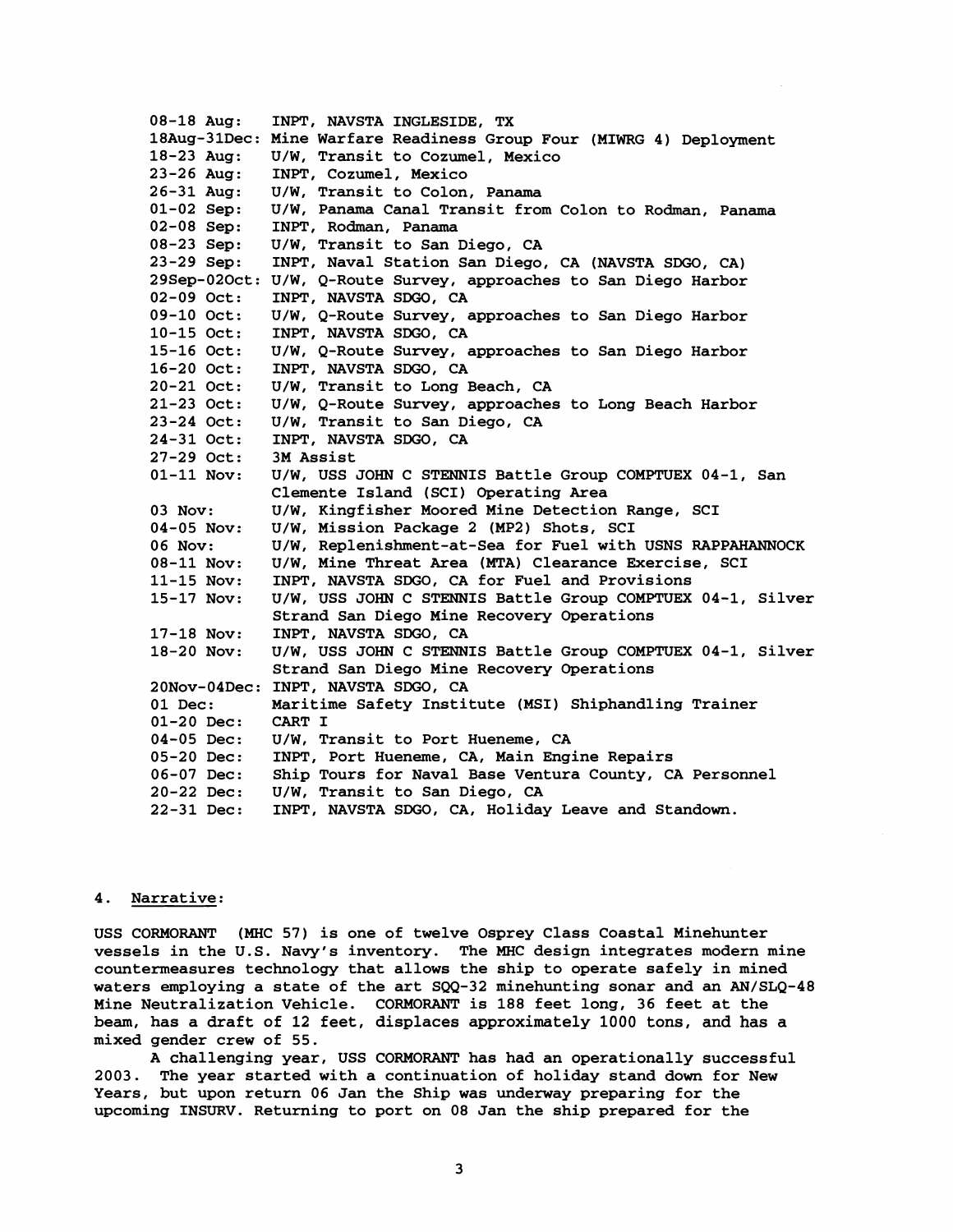**arrival of the INSURV Team. CORMORANT underwent the rigors of inport INSURV checks 13-14 Jan and completed the underway portions from 14-16 Jan. CORMORANT then continued the Basic Phase of the Inter-Deployment Training Cycle (IDTC) by conducting Mine Warfare (MIW) Tailored Ship Training Assists (TSTAs) and Engineering (ENG) TSTAs underway from 21-23 Jan and 28-30 Jan.** 

**From 05-06 Feb CORMORANT conducted the final engineering assessment, Underway Demonstration (UD), underway and completed UD 07 Feb inport. CORMORANT excelled during UD by completing all requirements including the full power run. CORMORANT continued the IDTC by conducting Force Protection Phase Bravo training on 11-13 Feb. The ship was underway again conducting MIW TSTAs and ENG TSTAs from 18-21 Feb. CORMORANT prepared for the Final hraluation Period (FEP) 27-28 Feb by practicing all MIW training objectives underway. Once back in Ingleside, the crew continued preparations for FEP. FEP began 03 Mar with Force Protection Drills. During the next phase of FEP, CORMORANT got underway on 04 Mar and ran drills for the Afloat Training Group, Ingleside assessors. CORMORANT excelled in all aspects and completed FEP and the Basic Phase of the IDTC.** 

**The Crew took a well-deserved rest after working hard to complete FEP and spent time in Ingleside conducting maintenance and training for ship and crew readiness. From 17-28 Mar CORMORANT conducted a C5RA/SEMAT 11, which included detailed inspections of all major combat systems and engineering equipment onboard. On 01 Apr the ship conducted a successful Medical Readiness Assessment (MRA)** . **On 07 Apr CORMORANT completed an Electro-Magnetic Range (EMR) check,** 

**which examines the ship's magnetic fields. April continued with the Squadron Exercise (RONEX) 03-2 from 14-24 Apr. During RONEX CORMORANT participated in astern refueling, search and rescue assists, towing, and MIW exercises- readying the ship for deployment. In May, CORMORANT conducted 3M LTT, SAR LTT, SRTT, CNSL Supply Visit, and the underway Gulf of Mexico Exercise (GOMEX) 03-2. CORMORANT exclusively performed MIW exercises and finished with the most hours on task and the most Mine Neutralization Vehicle (MNV) missions flown of any ship during GOMEX. In addition, CORMORANT hosted several Taiwanese Naval Officers during GOMEX, sharing mine countermeasures knowledge and expertise.** 

**From 02-04 June CORMORANT was underway with Mobile Dive and Salvage Unit Two divers on board to help conduct a mine recovery exercise in the Gulf. On 11 June the CORMORANT sailed with the prospective Commanding Officer, LCDR William R. Grotewold, USN onboard. LCDR Grotewold relieved LCDR Glenn R. Allen as Commanding Officer, USS CORMORANT, on June 13 at Naval Station Ingleside, Texas.** 

**CORMORANT had several maintenance periods inport during late June and early July, preparing for the upcoming deployment. 11-13 July CORMORANT, along with the other ships in Ingleside, hurricane moored in anticipation of Hurricane Claudette. On 15 July, CORMORANT began a month-long Pre-Overseas Movement leave period. From 07-08 Aug, CORMORANT operated in the Corpus Christi Operations Area as a precursor to deployment. With a scheduled deployment date of 15 Aug, the crew had to delay until 18 Aug to begin deployment due to adverse weather along the transit track to Cozumel.** 

**On 18 Aug CORMORANT began her six-month deployment to the West Coast of the United States. Along with the other Mine Warfare Readiness Group Four (MIWRG 4) ships, [USS ORIOLE (MHC 55), USS SHRIKE (MHC 62), USS WARRIOR (MCM 10), and USS GLADIATOR (MCM 11)l the group's mission was to showcase mine warfare capabilities to the Pacific Fleet in an effort to mainstream MIW into**  the larger surface navy. This deployment would mark the first time MHC's **deployed to the West Coast.** 

**From 18-23 Aug, CORMORANT sailed to Cozumel, Mexico, conducting unit level training during the transit. Once in Cozumel from 23-26 Aug, the crew**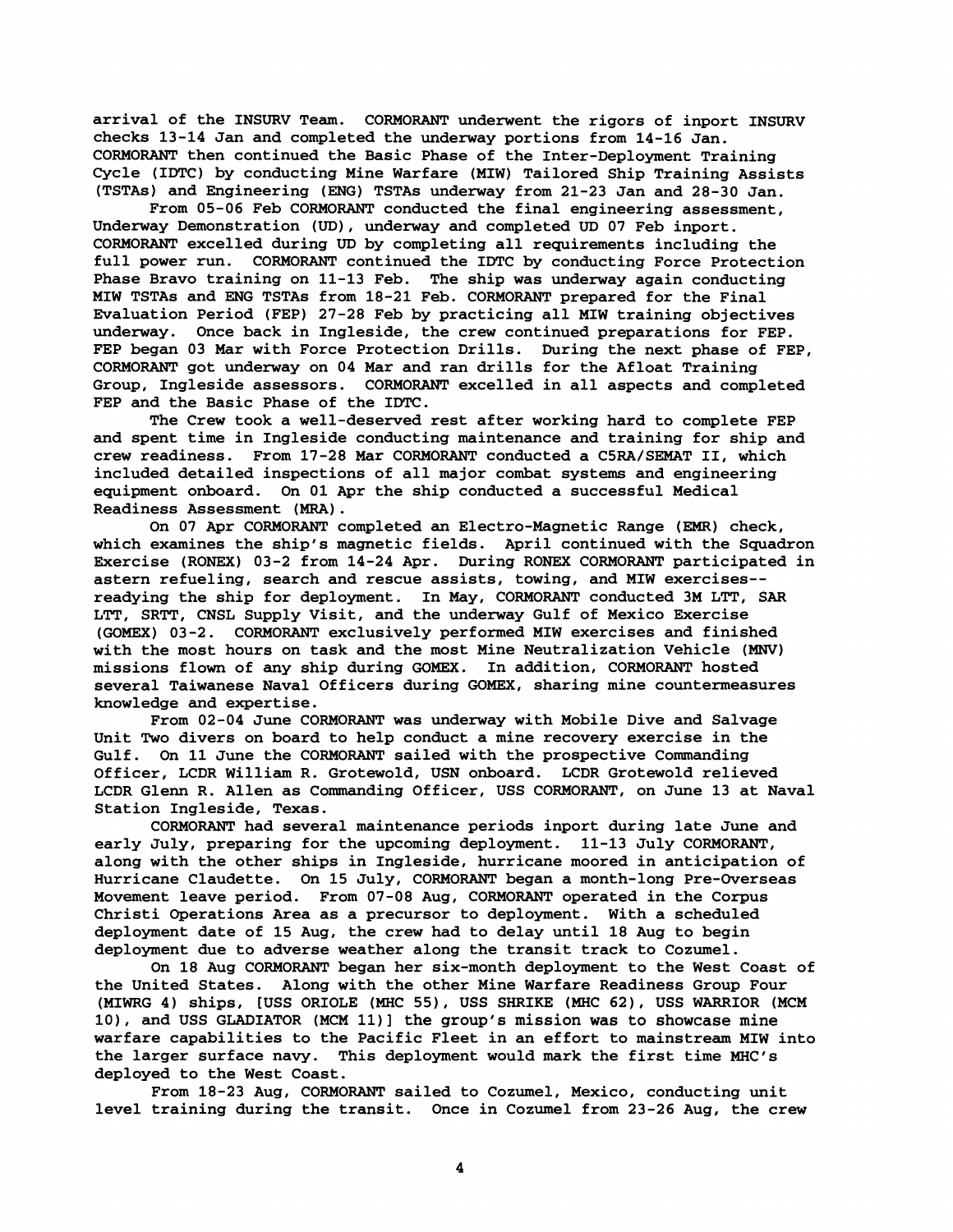**enjoyed liberty on the resort island. Underway again 26-31 Aug, CORMORANT transited to Colon, Panama and the Panama Canal. CORMORANT transited the Panama Canal 01-02 Sep in a first for almost the entire crew. Stopping in Rodman, Panama from 02-08 Sep, CORMORANT was exposed to Panamanian culture and hospitality. On 08 Sep CORMORANT departed Rodman en route to San Diego in what would be the longest underway period--08-23 Sep. During the transit, CORMORANT conducted four successful replenishment-at-sea (RAS) astern refuelings with USNS RAPPAHANNOCK (T-A0 2041, another first for most of the crew.** 

**CORMORANT arrived at Naval Station San Diego, CA on 23 Sep after the five-week, over 4,000 nautical mile transit from Ingleside, TX. CORMORANT began surveying established Q-Routes in the approaches to San Diego Harbor during the 29 Sep-16 Oct time frame. The bottom mine-like contacts found during the surveys of the Q-Routes were reported to Commander, Mine Warfare Command (COMINEWARCOM) in an effort to update Q-Route databases. Expanding the Q-Route surveys, CORMORANT surveyed the approaches to Long Beach Harbor, CA from 21-23 Oct. Once back from Long Beach, CORMORANT conducted a 3M Assessment and prepared for the USS JOHN C STENNIS (JCS) Battle Group COMPTUEX 04-1.** 

**01 Nov, CORMORANT along with ORIOLE and SHRIKE sailed to San Clemente Island to begin the JCS COMPTUEX. CORMORANT'S first tasking including running the Kingfisher Range, which has moored mine contacts for detection. CORMORANT set a Kingfisher Range record correctly identifying 14 of 16 moored mine contacts. From 04-05 Nov, CORMORANT conducted two successful Mission Package 2 (MP 2) detonations against exercise bottom mines off of San Clemente. After an astern refueling with the USNS RAPPAHANNOCK on 06 Nov, STENNIS F/A-18 mined an area near San Clemente with MK 62 Quickstrike mine shapes. CORMORANT, ORIOLE, and SHRIKE then proceeded to search and identify the mine shapes from 08-10 Nov. CORMORANT detected several of the MK 62's as well as mine shapes left from previous exercises. Conducting over 15 Mine Neutralization Vehicle (MNV) missions in two days, CORMORANT identified 10 bottom mine shapes in an excellent training exercise.** 

**CORMORANT then returned to San Diego for fuel and provisions from 11-15 Nov. Next, operating off of San Diego's Silver Strand, CORMORANT worked with Explosive Ordnance Disposal (EOD) Divers to locate and recover exercise mine shapes from 15-20 Nov. After completion of the very successful COMPTUEX, which demonstrated the mine force's unique capabilities, CORMORANT berthed again in San Diego for the Thanksgiving holiday.** 

**Underway 04 Dec. sailing to Port Hueneme, CA to participate in a Homeland Defense Exercise CORMORANT suffered a casualty to Number 2 Main Propulsion Diesel Engine (MPDE). Arriving in Port Hueneme on 05 Dec, CORMORANT would stay until 20 Dec conducting Main Engine repairs which included swapping out Nr. 2 MPDE. While in Port Hueneme, CORMORANT offered ship tours, aided in the Homeland Defense Exercise, and even had crewmembers play minor roles in the filming of the TV show "Navy NCIS". After completing all engine repairs in Port Hueneme, CORMORANT transited back to San Diego from 20-22 Dec. CORMORANT completed the Command Assessment of Readiness and Training I (CART I), and then began holiday stand down period and maintenance availability for the remainder of December.** 

\* \* \* \* \* \* \*

**An exciting and challenging year for the officers and crew of USS CORMORANT, 2003 marked very important milestones for CORMORANT and mine warfare. With the unprecedented deployment to the West Coast, CORMORANT validated the training proficiency gained earlier that year during the Basic Phase, RONEX, and GOMEX. The operational tempo CORMORANT sustained during**